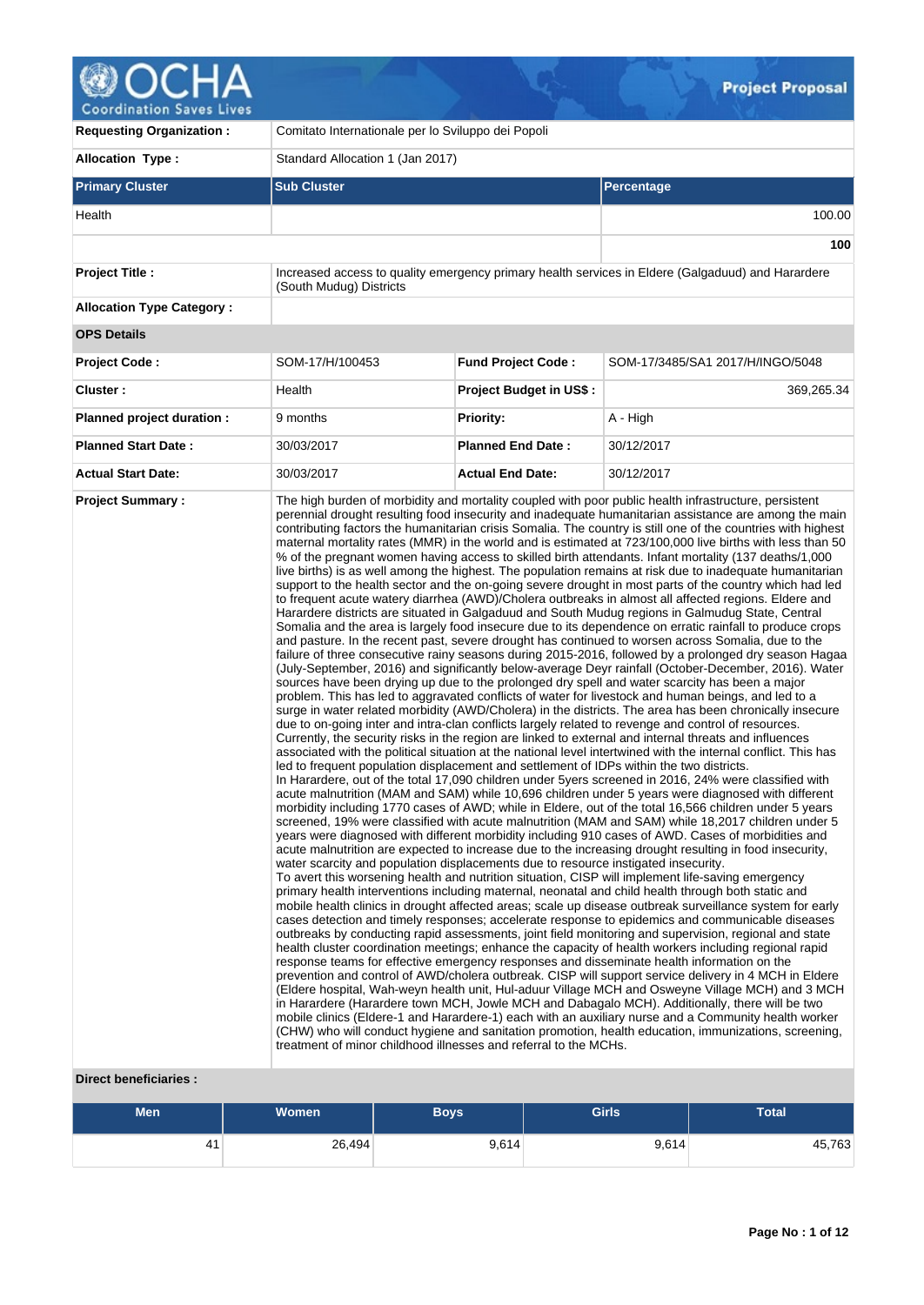# **Other Beneficiaries :**

| <b>Beneficiary name</b>                   | <b>Men</b> | <b>Women</b> | <b>Boys</b> | <b>Girls</b> | <b>Total</b> |
|-------------------------------------------|------------|--------------|-------------|--------------|--------------|
| Children under 5                          |            |              | 9,614       | 9,614        | 19,228       |
| Pregnant and Lactating Women              | 0          | 15,877       |             |              | 15,877       |
| Women of Child-Bearing Age                | 0          | 10,584       |             |              | 10,584       |
| Staff (own or partner staff, authorities) | 41         | 33           |             |              | 74           |

# **Indirect Beneficiaries :**

# $Men = 17.641$

**Catchment Population:**

# **Link with allocation strategy :**

Eldere and Harardere populace are affected by the severe drought due to failure of three consecutive rains, the rapidly deteriorating food security situation, increase in malnutrition and morbidity, acute water shortages leading to an increased incidence of acute watery diarrhea/cholera outbreaks among other social problems. The drought and fluid security situation has resulted in population displacement with Internally displaced persons (IDPs) population increased within the District with some living with their relatives while others live in Alidaaqaay camp, which is the east of the town hosting about 270 families. The stained living conditions, food insecurity and water scarcity among Internally displaced persons and Host community has progressively led to increased morbidity (including acute watery diarrhea/Cholera) and mortality among vulnerable children below five years of age.

The project thus seeks to detect, treat and prevent morbidity and reduce mortality among drought affected, vulnerable populations with high burden of active Internally displaced persons/Cholera outbreaks and with no access to basic health services in Eldere and Harardere districts. This will involve the provision of life-saving emergency primary health services including maternal and child health through seven (7) static and two (2) mobile health clinics in drought affected areas, enhancing the capacity of health workers including regional/District rapid response teams for effective emergency responses, and dissemination of health information on the prevention and control of Internally displaced persons/cholera outbreak in the districts.

# **Sub-Grants to Implementing Partners :**

| <b>Partner Name</b>                                    |                                 | <b>Partner Type</b>      |  | <b>Budget in US\$</b>       |  |  |  |  |  |
|--------------------------------------------------------|---------------------------------|--------------------------|--|-----------------------------|--|--|--|--|--|
|                                                        |                                 |                          |  |                             |  |  |  |  |  |
| Other funding secured for the same project (to date) : |                                 |                          |  |                             |  |  |  |  |  |
|                                                        | <b>Other Funding Source</b>     |                          |  | <b>Other Funding Amount</b> |  |  |  |  |  |
|                                                        |                                 |                          |  |                             |  |  |  |  |  |
| Organization focal point:                              |                                 |                          |  |                             |  |  |  |  |  |
| <b>Name</b>                                            | <b>Title</b>                    | <b>Email</b>             |  | <b>Phone</b>                |  |  |  |  |  |
| <b>MORENA BASSAN</b>                                   | Health/Nutrition<br>Coordinator | bassan@cisp-nairobi.org  |  | 0707935974                  |  |  |  |  |  |
| Rosaia Ruberto                                         | <b>Regional Coordinator</b>     | Ruberto@cisp-nairobi.org |  | 0723992436                  |  |  |  |  |  |
| <b>BACKGROUND</b>                                      |                                 |                          |  |                             |  |  |  |  |  |
| 1. Humanitarian context analysis                       |                                 |                          |  |                             |  |  |  |  |  |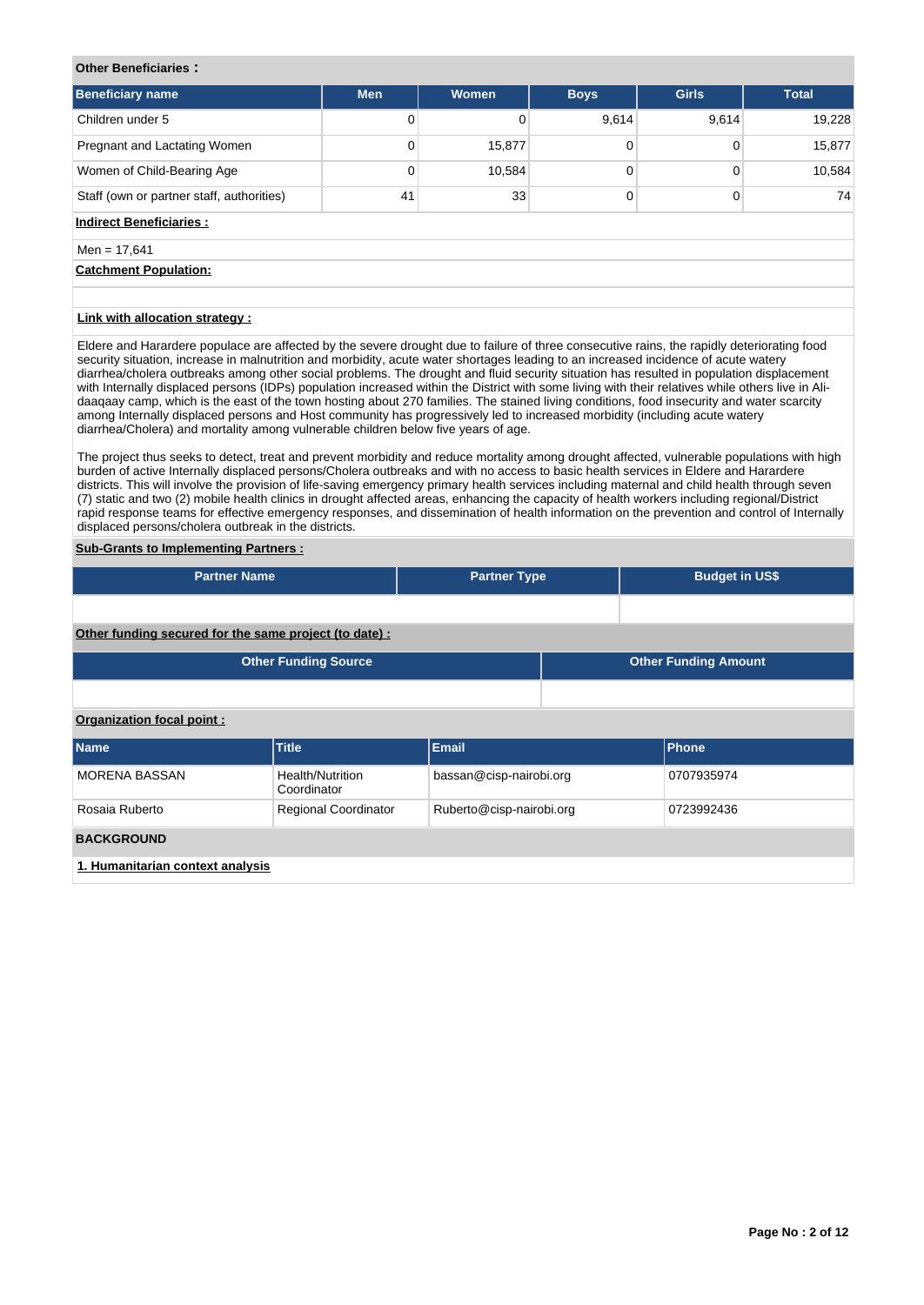Eldere and Harardere districts are situated in Galgaduud and South Mudug regions in Galmudug State, Central Somalia and have an estimated catchment population of 130,367 and 139,097 respectively (UNFPA Population Estimation, 2014). The population is mainly pastoral with agriculture practiced in the cowpea belt livelihood zone. Elder and Harardere districts have historically been one of most underdeveloped areas of Somalia, with minimal infrastructure, a weak economic base and only very basic health and education services available to the communities. The 2 districts have got public infrastructures including 2 referral hospitals, 8 MCHs for mother and children and as well as number of primary schools that are run privately and or supported by community.

The area is largely food insecure due to its dependence on erratic rainfall to produce crops and pasture. In the recent past, severe drought has continued to worsen across Somalia, due to the failure of three consecutive rainy seasons during 2015-2016, followed by a prolonged dry season Hagaa (July-September 2016) and significantly below-average Deyr rainfall (October-December 2016). Food security has deteriorated significantly across Somalia, with an increasing number of people facing Crisis. The latest findings from a countrywide seasonal assessment conducted in December 2016 indicate that over 2.9 million people face Crisis and Emergency (Integrated Phase Classification-IPC Phases 3 and 4) across Somalia through June, 2017 and need emergency food assistance. According to the FSNAU nutrition survey (December, 2016), over 363 000 children under the age of five acutely malnourished, including more than 71 000 children likely to be severely malnourished and face increased risk of morbidity and death. Global Acute Malnutrition (GAM) prevalence is above the Critical (15%) threshold in 13 out of 27 rural and displaced population groups surveyed. Severe Acute Malnutrition (SAM) is Critical/Very Critical 4.0%) in 6 out of 27 rural and displaced population groups surveyed, Due to the increasing aggravating factors, including the worsening drought and food insecurity situation, it is estimated that the burden will be close to one million acutely malnourished children over the coming one-year period. Water is mainly from private Berkads, Shallow wells and fewer boreholes. Boreholes have been drying up due to the prolonged dry spell and water scarcity has been a major problem. This has led to aggravated conflicts of water for livestock and human beings, and also led to a surge in water related morbidity (Acute watery diarrhea/Cholera) in the districts.

The area has been chronically insecure due to on-going inter and intra-clan conflicts largely related to revenge and control of resources. Currently, the security risks in the region are linked to external and internal threats and influences associated with the political situation at the national level intertwined with the internal conflict. This has led to frequent population displacement and settlement of Internally displaced persons within the two districts.

## **2. Needs assessment**

The high burden of morbidity coupled with poor public health infrastructure, persistent perennial drought resulting in food insecurity, suboptimal infant and young child feeding practices and inadequate humanitarian assistance are among the main contributing factors of malnutrition in Somalia. The country has been affected insecurity and the situation has been further aggravated by prolonged droughts. The combination of conflict and drought has eroded livelihoods, caused structural food insecurity, population displacements and extreme poverty. In the recent past, severe drought has continued to worsen across Somalia, due to the failure of three consecutive rainy seasons during 2015-2016, followed by a prolonged dry season Hagaa (July-September 2016) and significantly below-average Deyr rainfall (October-December 2016). Food security has deteriorated significantly across Somalia, with an increasing number of people facing Crisis. The Nutrition situation in Banadir region (among Mogadishu IDPs and Host community) has been deteriorating in the recent past and is expected to worsen as June, 2017 approaches if the situation doesn't change. The population of IDPs has increased within the District with some living with their relatives while others live in Ali-daaqaay camp, which is the east of the town hosting about 270 families.

Eldere and Harardere populace are affected by the severe drought due to failure of three consecutive rains in the districts, the rapidly deteriorating food security situation, increase in malnutrition and morbidities, acute water shortages leading to an increased incidence of acute watery diarrhea/cholera outbreaks among other social problems.

## Eldere District

Eldere District is situated in the Galgaduud region of Somalia. The population is currently served by Eldere hospital, Wah-weyn health unit, Elder Town MCH, Hul-aduur Village MCH and Osweyne Village MCH. Current, the management and running of the health facilities is though community contribution / effort. However, there are significant basic primary health services that are not offered due to the lack of supplies and financial resources. The human resources running the facilities are; Midwife – 1, Auxiliary Midwife – 1, screener –1, ANC Care giver-1, PNC care Giver -1, Nurse-1, and EPI Nurse-1.

In 2016, out of the total 16,566 children under 5yers screened, 19% were classified with acute malnutrition (MAMA and SAM) while 18,2017 children under 5 years were diagnosed with different morbidities including 910 cases of AWD. Cases of morbidities and acute malnutrition are expected to increase due to the increasing drought resulting in food insecurity, water scarcity and population displacements due to resource instigated insecurity.

#### Harardere District

Harardere District population is currently served by Harardere hospital; Harardere town MCH, Jowle and Dabagalo MCHs. The health facilities experience poor referral network systems for pregnant mothers requiring ANC services, low immunization coverage, limited basic emergency obstetric care and minimal outreach activities carried out in many rural and nomadic settlements are the major gaps recognized having unfavorable impact on children under five, pregnant and lactating women. Generally, the district reports poor health indicators including unacceptably high child and maternal morbidity and mortality rates. Most of women have no or limited access to health facilities during pregnancy, childbirth and post-partum. Isolation, poverty, female genital mutilation still widely spread, coupled with continued displacements due to the insecurity and drought in the district, widespread illiteracy and lack of appropriate health and nutrition knowledge are among the factors that contribute to poor maternal and child health and place women and the community in a state of extreme vulnerability.

In 2016, out of the total 17,090 children under 5yers screened, 24% were classified with acute

## **3. Description Of Beneficiaries**

The project will target women of child bearing age (WCBA) and children below 5 years of age in Eldere and Harardere Districts. This will encompass the host community and Internally displaced persons that are vulnerable. 13,231 women of child bearing age receive access to quality RMNCH Services at the supported health facilities (FP, ANC, PNC, skilled delivery and referral for high risk pregnancies) and 19,228 children under-5 have access to essential primary health Services to reduce morbidity and mortality from main childhood illnesses, including malaria, pneumonia, diarrhea and measles

## **4. Grant Request Justification**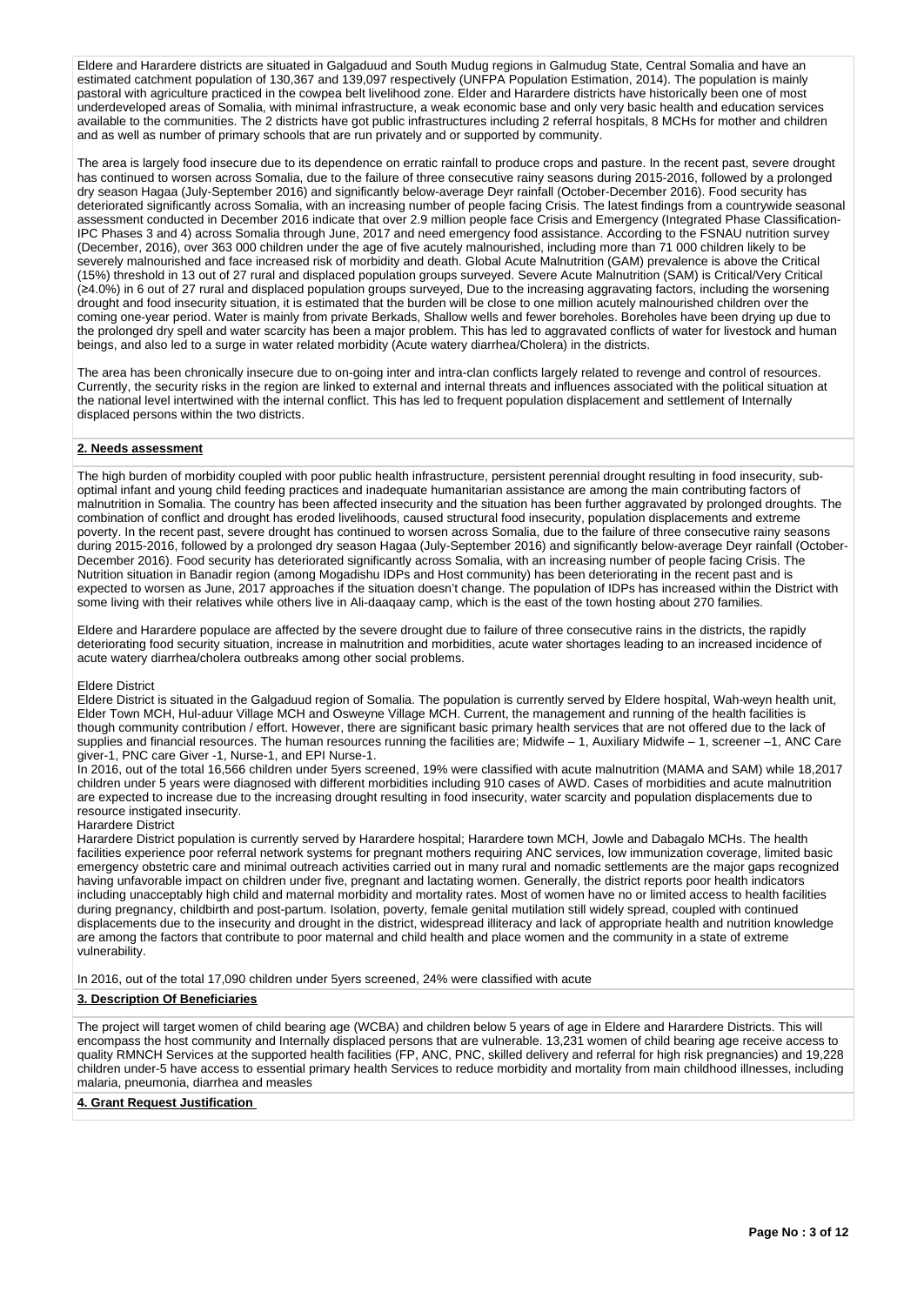There is increased morbidity and mortality among Internally displaced persons and host population living within Eldere and Harardere Districts. This has been majorly due to poor public health infrastructure, sociocultural barriers to access of health services, insecurity and drought. The populace is affected by severe drought due to failure of three consecutive rains in the districts, rapidly deteriorating food security situation, increase in malnutrition and morbidity, acute water shortages leading to an increased incidence of acute watery diarrhea (AWD)/cholera outbreaks among other social problems. The situation has continued to worsen due to the failure of three consecutive rainy seasons during 2015-2016, followed by a prolonged dry season Hagaa (July-September 2016) and significantly below-average Deyr rainfall (October-December 2016).

To avert the worsening health and nutrition situation, CISP will offer life-saving emergency primary health services including maternal, neonatal and child health through both static and 2 mobile health clinics in drought affected areas; scale up disease outbreak surveillance system for early cases detection and timely responses; accelerate response to epidemics and communicable diseases outbreaks by conducting rapid assessments, joint field monitoring and supervision, regional and state health cluster coordination meetings; enhance the capacity of health workers including regional rapid response teams for effective emergency responses and disseminate health information on the prevention and control of AWD/cholera outbreak.

CISP will offer life-saving emergency primary health services in 4 MCH in Eldere (Eldere hospital, Wah-weyn health unit, Hul-aduur Village MCH and Osweyne Village MCH) and 3 MCH in Harardere (Harardere town MCH, Jowle MCH and Dabagalo MCH). There will be two mobile clinics (Eldere-1 and Harardere-1) each with an auxiliary nurse and a CHW who will conduct hygiene and sanitation promotion, health education, immunizations, screening, treatment of minor childhood illnesses and referral to the MCHs.

# **5. Complementarity**

CISP has progressively created a good working relationship with population and authorities in Eldere and Harardere, and has contributed to the built health capacities and systems. The project will build up on system and capacities build in the previous project and will leverage on the good relationship build with the authorities and the community. CISP will endeavor to integration service delivery while coordinating and collaborate with other partners in the area to avoid overlapping and duplication of activities. CISP has a good relationship with the MoH and will endeavor to complement the government efforts while strengthening their capacity to manage and offer quality nutrition services to the population.

CISP started its contribution in these districts in 1995, establishing and supporting secondary and primary health services and strengthening local capacities at communities and the capacities of local communities and health authorities that are the main partners in the implementation of CISP's projects in Somalia. CISP, through UNICEF funds, has been supporting 4 MCHs in Eldere and Harardere Districts, ensuring the minimum package of health activities, provision of kits and cold chain maintenance. This will be a major strength for CISP in continuing with service delivery in the districts.

## **LOGICAL FRAMEWORK**

## **Overall project objective**

To improve access to essential lifesaving health services (quality primary health care) for crisis-affected populations to reduce avoidable morbidity and mortality in Eldere and Harardere Districts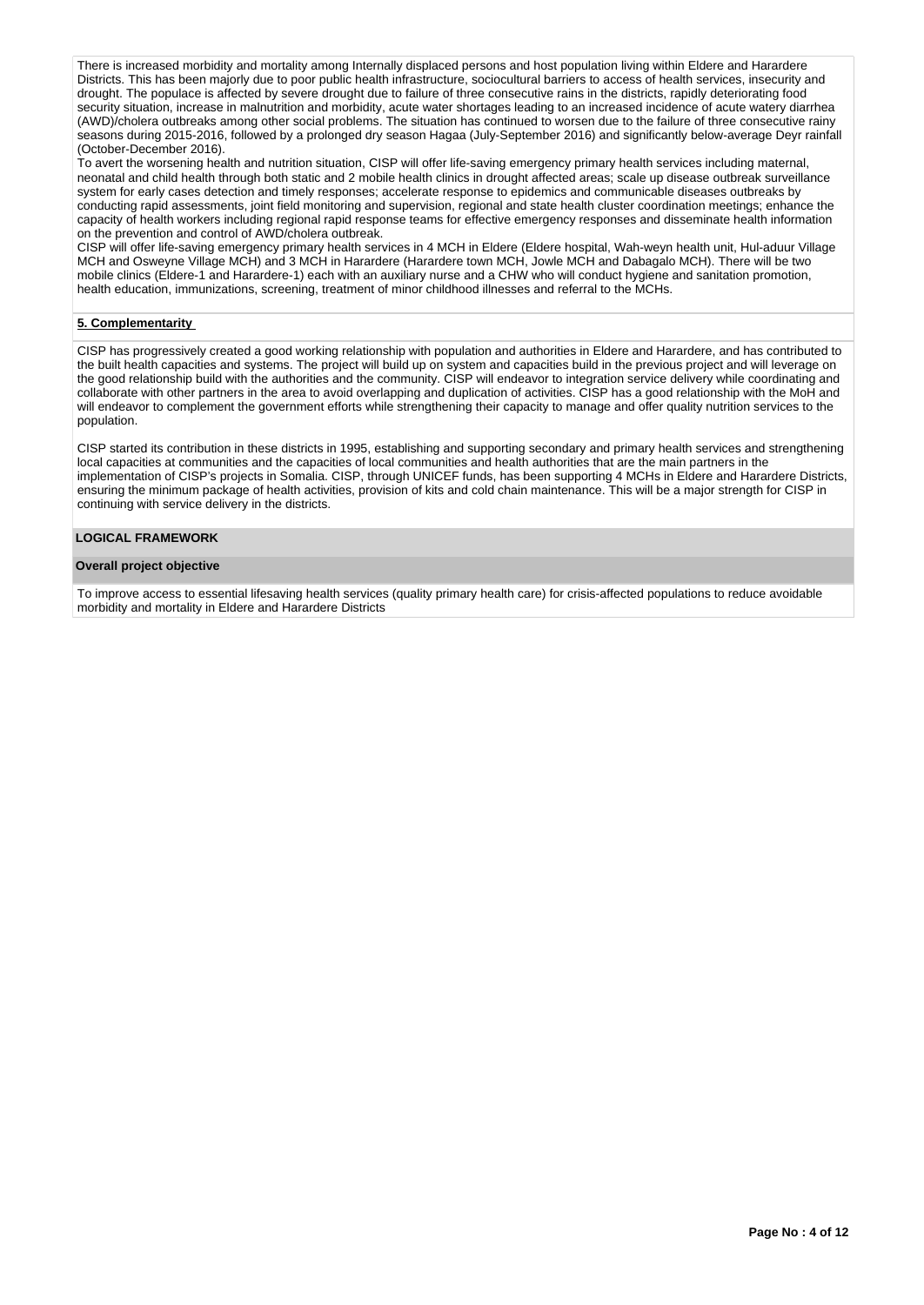| <b>Health</b>                                                                                                                                                                                       |                                          |                                 |
|-----------------------------------------------------------------------------------------------------------------------------------------------------------------------------------------------------|------------------------------------------|---------------------------------|
| <b>Cluster objectives</b>                                                                                                                                                                           | Strategic Response Plan (SRP) objectives | <b>Percentage of activities</b> |
| Improved access to essential lifesaving<br>health services (quality primary and<br>secondary health care) for crisis-affected<br>populations aimed at reducing avoidable<br>morbidity and mortality | Somalia HRP 2017                         | 40                              |
| To contribute to the reduction of maternal<br>and child morbidity and mortality                                                                                                                     | Somalia HRP 2017                         | 40                              |
| Strengthened and expanded early warning<br>disease detection to mitigate, detect and<br>respond to disease outbreaks in a timely<br>manner                                                          | Somalia HRP 2017                         | 20                              |

**Contribution to Cluster/Sector Objectives :** - To improve access to essential quality lifesaving health services for crisis-affected aimed at reducing avoidable morbidity and mortality among children below 5 years and WCBA in Eldere and Harardere Districts

- To strengthen and expand early warning disease detection to mitigate, detect and respond to disease outbreaks (particularly

AWD/Cholera) in a timely manner in Eldere and Harardere Districts

- To contribute to the reduction of maternal and child (0-59 months) morbidity and mortality in Eldere and Harardere Districts

## **Outcome 1**

Improved access to quality RMNCH Services (FP, ANC, PNC, skilled delivery and referral for high risk pregnancies) in 4 MCHs in Eldere and 3 MCHs in Harardere Districts.

# **Output 1.1 Description**

13,231 WCBA receive quality RMNCH Services (FP, ANC, PNC, skilled delivery and referral for high risk pregnancies) in 4 MCHs in Eldere and 3 MCHs in Harardere Districts.

## **Assumptions & Risks**

1.The security situation in Eldere and Harardere Districts will remain stable or improve to enable continuous provision of services without interruption.

2. There will be no major pipeline problems on the supply of essential drugs and medical commodities resulting in service delivery interuption.

## **Indicators**

|                 |                                                                                 |                                                                                                                                                       |                                                 | <b>End cycle beneficiaries</b> |  |  |               |
|-----------------|---------------------------------------------------------------------------------|-------------------------------------------------------------------------------------------------------------------------------------------------------|-------------------------------------------------|--------------------------------|--|--|---------------|
| Code            | <b>Cluster</b>                                                                  | <b>Indicator</b>                                                                                                                                      | <b>Boys</b> Girls<br><b>Men</b><br><b>Women</b> |                                |  |  | <b>Target</b> |
| Indicator 1.1.1 | Health                                                                          | Number of health facilities supported                                                                                                                 |                                                 |                                |  |  |               |
|                 |                                                                                 | <b>Means of Verification</b> : Health Management Information System (HMIS) data and project reports                                                   |                                                 |                                |  |  |               |
| Indicator 1.1.2 | Health                                                                          | Number of health facilities with no stock outs of<br>essential drugs in the last three months.                                                        |                                                 |                                |  |  |               |
|                 |                                                                                 | <b>Means of Verification</b> : Health Management Information System (HMIS) data and monthly stock status reports                                      |                                                 |                                |  |  |               |
| Indicator 1.1.3 | Health                                                                          | Number of on-job-training and mentor-ship<br>sessions conducted in all the 7 MCHs                                                                     |                                                 |                                |  |  | 63            |
|                 | <b>Means of Verification</b> : Activity reports and Quarterly narrative reports |                                                                                                                                                       |                                                 |                                |  |  |               |
| Indicator 1.1.4 | Health                                                                          | Number of pregnant women who received<br>focused ante-natal care (ANC) services                                                                       |                                                 |                                |  |  | 3,175         |
|                 |                                                                                 | <b>Means of Verification</b> : Health Management Information System (HMIS) data and project reports                                                   |                                                 |                                |  |  |               |
| Indicator 1.1.5 | Health                                                                          | Number of post-partum women who received<br>quality PNC services including post-partum<br>vitamin A supplementation within 48 hours of child<br>birth |                                                 |                                |  |  | 1,488         |

**Means of Verification :** Health Management Information System (HMIS) data and project reports

# **Activities**

# **Activity 1.1.1**

# **Standard Activity : Primary health care services, consultations**

Support 7MCHs (4 MCHs in Eldere and 3 MCHs in Harardere Districts) to offer quality RMNCH Services (FP, ANC, PNC, skilled delivery and referral for high risk pregnancies) services

# **Activity 1.1.2**

# **Standard Activity : Essential drugs and Medical equipments distribution**

Provide adequate drugs and Medical supplies to the 7 MCH in Eldere and Harardere health facilities based on case projections and in line with Somalia essential drugs lists.

## **Activity 1.1.3**

# **Standard Activity : Emergency Preparedness and Response capacities**

Conduct on-job-training and mentor-ship sessions (one session per MCH per month) in all the MCHs targeting all the frontline health care workers to enhance their capacity to offer high quality RMNCH Services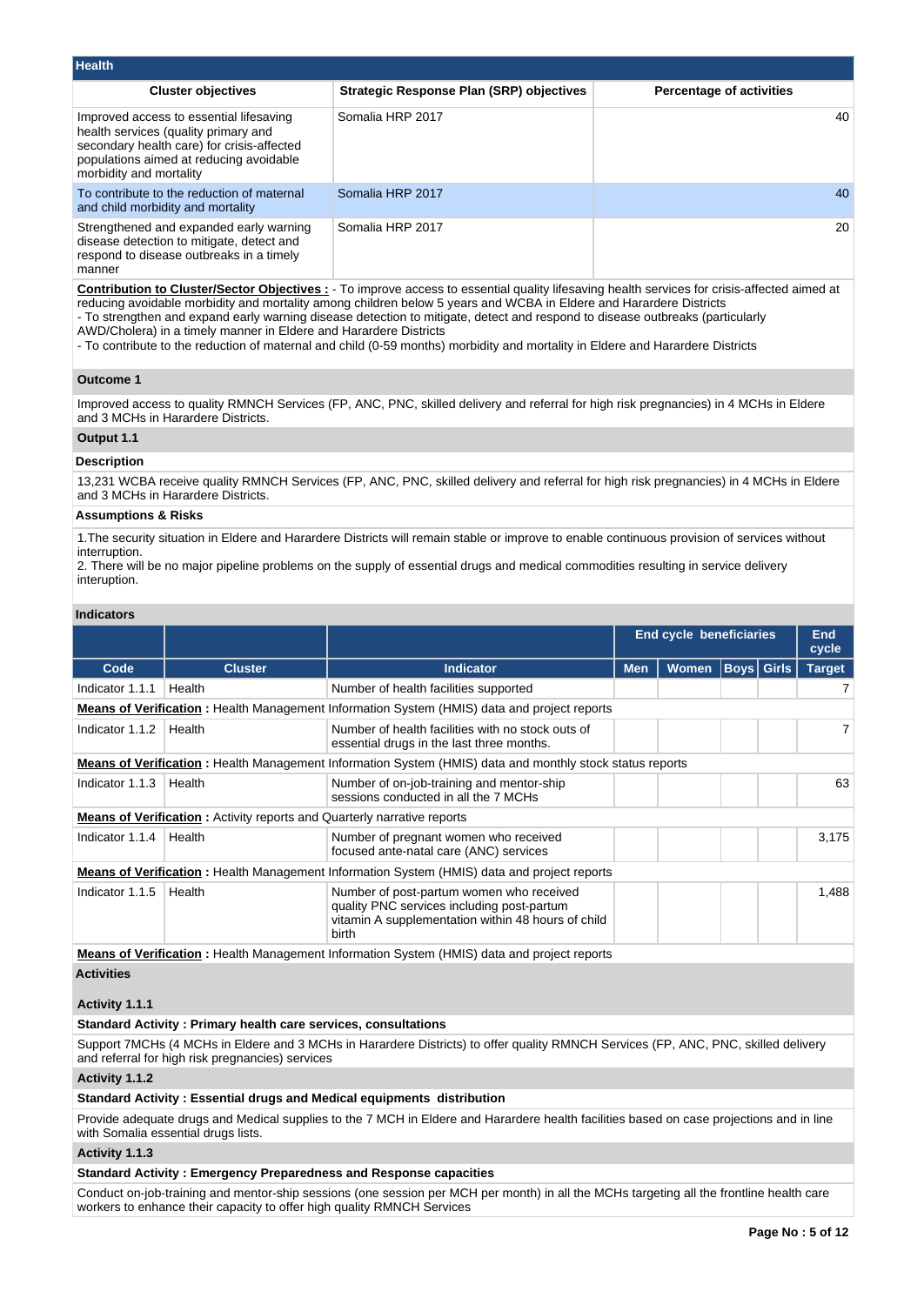## **Activity 1.1.4**

## **Standard Activity : Emergency Obstetric Care - Basic and Advacned**

Provide pregnant women with focused ante-natal care (ANC) in the 7 MCHs and 2 mobile clinics

## **Activity 1.1.5**

## **Standard Activity : Emergency Obstetric Care - Basic and Advacned**

Provide post-partum women with quality PNC services including post-partum vitamin A supplementation within 48 hours of child birth **Outcome 2**

Improved access to essential primary health services with focus on child health and prevention, response and control of AWD outbreaks among drought affected populations in Harardere Districts.

# **Output 2.1**

# **Description**

19,228 children 0 – 59 months old receive essential primary health services with focus on child health and prevention, response and control of AWD outbreaks in Harardere Districts.

## **Assumptions & Risks**

1.The security situation in Eldere and Harardere Districts will remain stable or improve to enable continuous provision of services without interruption.

- 2. There willingness of community members to take part in community sensitization sessions.
- 3. Supply of essential immunizations/vaccinations will be timely and uninterrupted.

#### **Indicators**

|                 |                                                                      |                                                                                                                                                                                                   |            | <b>End cycle beneficiaries</b> |  |        |               |
|-----------------|----------------------------------------------------------------------|---------------------------------------------------------------------------------------------------------------------------------------------------------------------------------------------------|------------|--------------------------------|--|--------|---------------|
| Code            | <b>Cluster</b>                                                       | <b>Indicator</b>                                                                                                                                                                                  | <b>Men</b> | <b>Women</b><br><b>Boys</b>    |  | Girls  | <b>Target</b> |
| Indicator 2.1.1 | Health                                                               | Number of children below five years offered<br>treatment for childhood illnesses including<br>diarrhea, pneumonia, malaria, measles and acute<br>respiratory infections                           |            |                                |  |        | 2,010         |
|                 |                                                                      | <b>Means of Verification</b> : Health Management Information System (HMIS) data and project reports                                                                                               |            |                                |  |        |               |
| Indicator 2.1.2 | Health                                                               | Number of children $0 - 59$ months old<br>immunized/vaccinated against Vaccine<br>preventable diseases                                                                                            |            |                                |  |        | 2,732         |
|                 |                                                                      | <b>Means of Verification</b> : Health Management Information System (HMIS) data and project reports                                                                                               |            |                                |  |        |               |
| Indicator 2.1.3 | Health                                                               | Number of health workers trained on common<br>illnesses and/or integrated management of<br>childhood illnesses, surveillance and emergency<br>preparedness for communicable disease<br>outbreaks. |            |                                |  |        | 20            |
|                 | <b>Means of Verification:</b> Training report and project reports    |                                                                                                                                                                                                   |            |                                |  |        |               |
| Indicator 2.1.4 | Health                                                               | Number of community members sensitized on<br>common communicable diseases and their<br>prevention with emphasis on AWD in children 0 -<br>59 months of age                                        |            |                                |  | 44,102 |               |
|                 | <b>Means of Verification</b> : Project reports and participants list |                                                                                                                                                                                                   |            |                                |  |        |               |

#### **Activities**

## **Activity 2.1.1**

# **Standard Activity : Primary health care services, consultations**

Provide treatment for childhood illnesses including diarrhea, pneumonia, malaria, measles and acute respiratory infections to 2010 children 0 – 59 months old

#### **Activity 2.1.2**

#### **Standard Activity : Immunisation campaign**

Provide growth monitoring and immunization (routine and supplemental) services to 2732 children 0 – 59 months old

**Activity 2.1.3** 

# **Standard Activity : Emergency Preparedness and Response capacities**

Train 20 health care workers on integrated management of childhood illnesses (IMCI) including AWD/Cholera prevention and management to enable them competently respond the healthcare needs of the target population during emergency

# **Activity 2.1.4**

## **Standard Activity : Awareness campaigns and Social Mobilization**

Sensitize the 44102 community members (men and women) on common communicable diseases and their prevention with emphasis on AWD in children 0 – 59 months of age

## **Additional Targets :**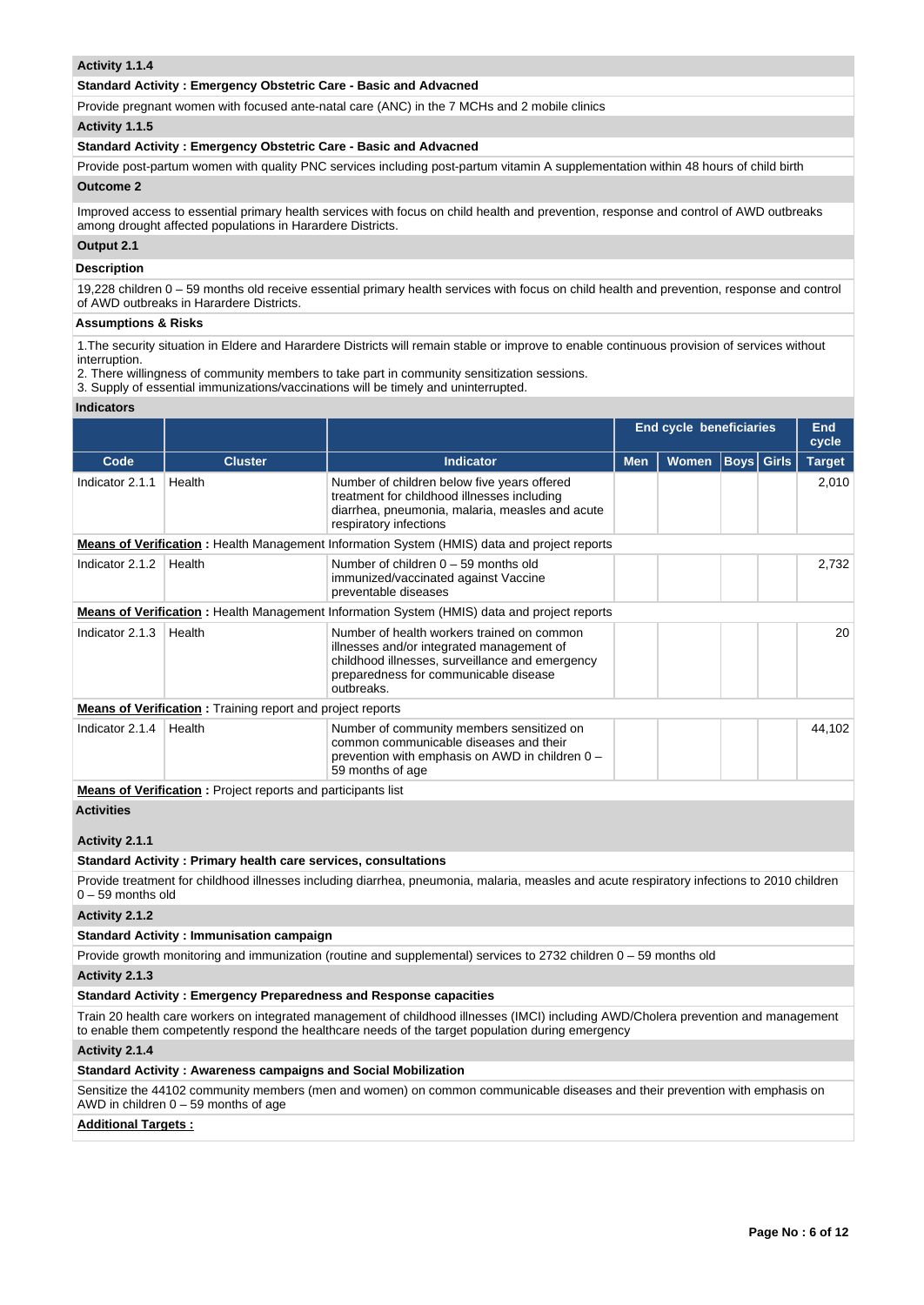# **Monitoring & Reporting plan**

CISP field staff will conduct an on-going monitoring of the project activities to ensure that implementation is in accordance to plans to inform actions. Monthly data will be analyzed to check the trend and performance of the different project indicators. The monthly nutrition data will be send to MoH and to the Health Cluster. The MoH will be involved in the monitoring of project deliverables activities and will receive monthly data and report. Also, CISP will organize quarterly field visits and quarterly review meeting with the MoH.

Monthly narrative reports will be done and send to the Health Coordinator in Nairobi for review and adjustments of the project, if deems fit. A technical adviser will be in charge to create new tools of supervision and monitoring adapted at this project. A particular attention will be given at the analysis of data and at the on-job training. The M&E responsible will travel often in Somalia to check the implementation of the project with the Senior Public Health based in Mogadishu.

## **Workplan**

| <b>Activitydescription</b> | Year |  |  |  | 123456789101112 |  |  |
|----------------------------|------|--|--|--|-----------------|--|--|
|                            |      |  |  |  |                 |  |  |
| <b>OTHER INFO</b>          |      |  |  |  |                 |  |  |

## **Accountability to Affected Populations**

The project will remain fully accountable to the duty bearer and rightful holders. The beneficiaries will be fully consulted and involved in the project from its conception to ensure ownership, partnership and sustainability. In the inception stage, a meeting involving MoH leaders, local authorities and key community resource persons to discuss and agree the anticipated outcomes and the role of each player in making the implementation successful. All the project deliverables and target beneficiaries will be discussed and agreed upon. Community mobilization sessions involving the community members will be held at the start of the project to let the beneficiaries understand the available health services and their right to receive the different services. Community dialogues will also be held on monthly basis to get feedback on service delivery as well as their recommendation for better project administration and implementation. CISP, as the IP, will maintain an open-door policy to allow feedback from MoH staff and local authorities and will float the recommendation during the periodic review meetings for discussion and action for continuous improvement. A beneficiary satisfaction mini-survey will be conducted midway the project implementation to capture the general feeling about service delivery, complaints and recommendation for improvement. CISP, will ensure that equal opportunities are given to local potential local employees at facility and community (CHW) level and that the process is fair to all and based on merit to ensure inclusion of local competent staff in project implementation. CISP will invest in capacity building of project staff to ensure that they offer high quality primary health care services as per standard protocols. The project staff will also be sensitized on humanitarian principles to ensure adherence when implementing the project in the emergency context. This is to ensure that all individuals are get their right to health indiscriminately being cognizant of women and children who are most vulnerable. Weekly

emergency information and monthly service delivery data will be collected, collated and shared to MoH. Monthly HMIS data and quarterly project reports will be share with MoH, Health cluster and OCHA for decision making.

## **Implementation Plan**

The project activities will be coordinated and monitored by a Health Coordinator (CISP), a Public health specialist based in Mogadishu. The project will be implemented by two health field officer (CISP), based in Eldere and Harardere to ensure the quality of the project and to be the link with the local authorities. The two health field officers will be responsible of ensuring quality and smooth implementation and accurate reporting from all the 7 MCHs and 2 mobile clinics. The project will be supported by a technical advisor who will be in charge of the accountability of the project, travelling frequently to Mogadishu to conduct monitoring and on-job training and will be responsible of the project data and the reports to donors. The MCH staff will be employed by the local Somali District Health Boards and MoH, and they will benefit from project incentives, training and technical assistance. They will be in charge of offering life-saving emergency primary health services including maternal and child health in the seven (7) static and two (2) mobile health clinics in Eldere and Harardere. The project launch will be held involving MoH leaders, local authorities and key community resource persons in Eldere and Harardere districts to discuss on the project deliverables and anticipated roles of all players. This will be proceeded by community mobilization and periodic dialogues for awareness, demand creation and feedbacking. MoU will be developed to guide partnerships with the local authorities and incentive staffs. The health staff will be trained on the management of childhood illness and prevention and treatment of Cholera and periodically mentored on identified service delivery gaps. The MCHs will provide pregnant women with focused ante-natal care (ANC) and post-partum women with quality PNC services including post-partum vitamin A supplementation within 48 hours of child birth, skilled deliveries services to women, treatment for childhood illnesses including AWD and growth monitoring and immunization services to children 0 – 59 months of age. The staff will collect, collate and send monthly data and quarterly reports to MoH and UNICEF. Joint monitoring, supervision and review meeting will be held periodically to ensure, strengthen and sustain quality service delivery.

## **Coordination with other Organizations in project area**

| Name of the organization                 | Areas/activities of collaboration and rationale                                                                                                                                                                                                                                                                                                                                                                                      |
|------------------------------------------|--------------------------------------------------------------------------------------------------------------------------------------------------------------------------------------------------------------------------------------------------------------------------------------------------------------------------------------------------------------------------------------------------------------------------------------|
| Ministry of Health                       | CISP will partner with MoH through inception through the<br>implementation of the project. MoH will steer the process of recruiting<br>competent incentive health care staff to offer emergency primary<br>health care services. CISP will also support MoH through capacity<br>development and supervision to offer quality health services to the<br>target beneficiaries. ssful implementation, as well as the<br>sustainability. |
| UNICFF                                   | UNICEF, (through the health cluster) will be key in offering technical<br>support, quidance and coordination during the implementation of the<br>project.                                                                                                                                                                                                                                                                            |
| I/NGO                                    | There are not other INGO working in Eldere and Harardere. There<br>are local NGOs working in nutrition (sometimes) and CISP will be in<br>contact with them during the implementation of this health project.                                                                                                                                                                                                                        |
| <b>Environment Marker Of The Project</b> |                                                                                                                                                                                                                                                                                                                                                                                                                                      |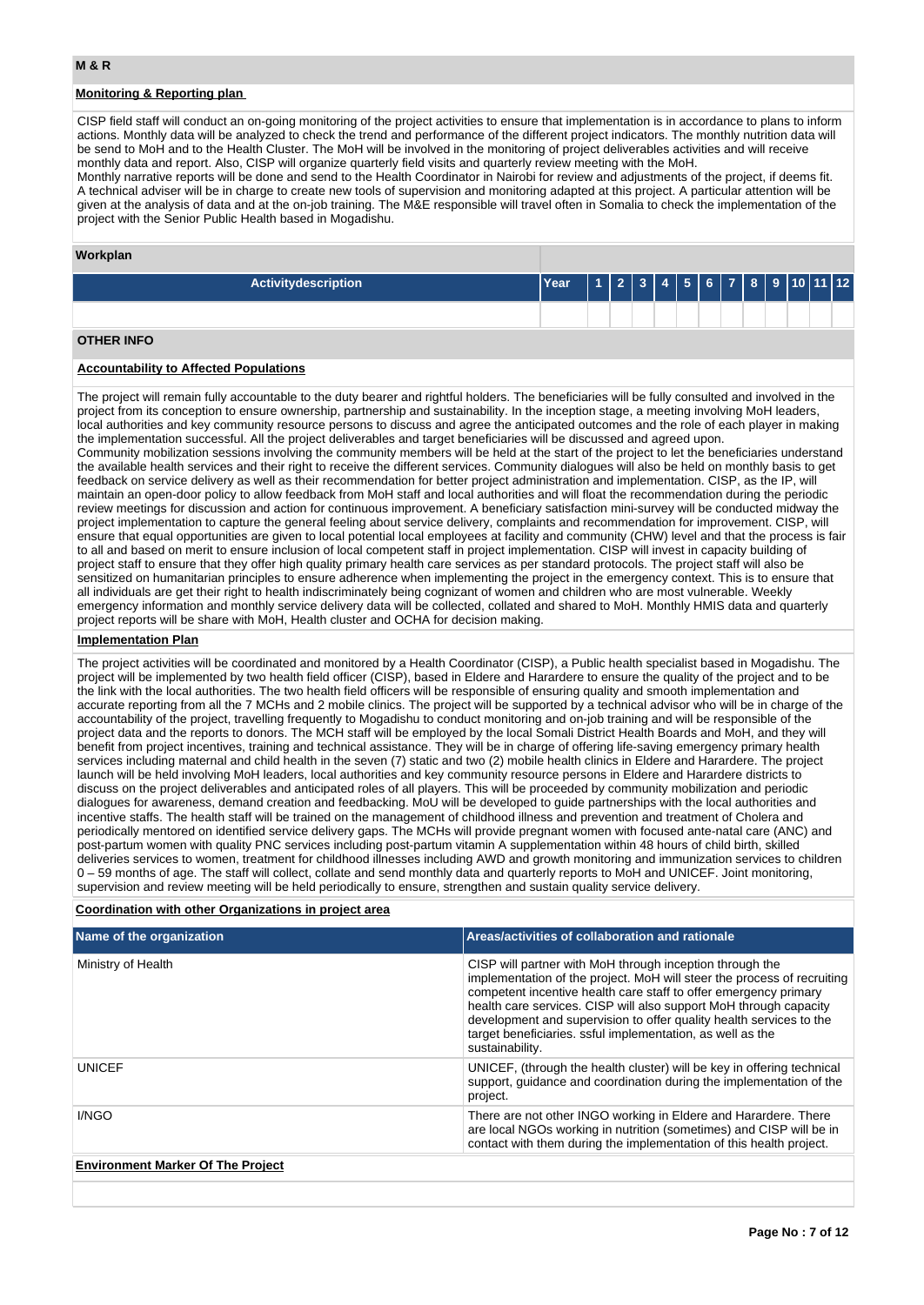## **Gender Marker Of The Project**

2a- The project is designed to contribute significantly to gender equality

## **Justify Chosen Gender Marker Code**

The proposed project will equally target boys and girls, particularly those from vulnerable families affected by drought. The vulnerabilities are exacerbated by the worsening drought, water scarcity and displacement into IDP settlements where children live in extremely precarious conditions with only limited community support. Therefore, the project seeks to lower the burden of morbidity and reduce by providing lifesaving emergency primary health services including maternal, neonatal and child health through both static and mobile health clinics. Considering that mothers in Somalia are the primary responsible in the family for children's care, at least 80% of children will be accompanied by mothers to the health facilities and will benefit from health education including water, hygiene and sanitation promotion messages to avert water-borne infections. This project will support the MoH to identify the staff with optimum qualifications and experiences taking into account the different capacities and needs of men and women. According to the emergency primary health care activities in the static and mobile facilities, equal opportunities, tasks and responsibilities will be assigned to both men and women.

## **Protection Mainstreaming**

CISP will endeavor to leverage on her technical prowess in Protection programming to mainstream protection intervention in the project. This will be achieved through sensitization of the health workers on protection including assessment and management of GBV cases. Beneficiaries will also be sensitized on self-assessment mechanisms and services available.

## **Country Specific Information**

## **Safety and Security**

Eldere and Harardere districts have been partly insecure with frequent insecurity incidences reported in some areas. In the recent past, the situation has been slightly improving despite the resource-based conflicts due to the worsening drought which has resulted in displacement of some families.

CISP, has been working in the two districts for some time implementing health and nutrition interventions (Primary and secondary health, EPI, Nutrition, HIV and TB). The CISP field health staff (one in Harardere and one in Eldere) have been working in the districts since 1996 and have created a strong working relationship with the communities the project staff will offer services in a familiar and supportive environment. The CISP Operations manager who is the security advisory focal person will support the implementing team and offer timely advice to ensure their movements and operations are safe.

#### **Access**

CISP has been working in Eldere and Harardere districts for quite some time and has developed a good relationship with population and authorities, and the key staff are familiar with the district's social and geographical landscape. Therefore, CISP staff will freely have access to all the 7 MCHs in Eldere and Harardere districts which are accessible to a huge fraction of the target population. The 2-mobile clinics will offer services in the hard to reach, far-flung sites in the 2 districts. CISP will ensure that local staffs/ incentive workers are recruited on basis of competency and merit to inspire communal confidence and acceptability and ensure that the staff can easily access all the project sites.

## **BUDGET**

| <b>Code</b> | <b>Budget Line Description</b>                                                                                                                                                                                                                                                                                                                                                                                                              |   | $D / S$ Quantity | Unit<br>cost          | <b>Duration</b><br><b>Recurran</b><br>ce | $\%$<br>charged<br>to CHF | <b>Total Cost</b> |  |  |
|-------------|---------------------------------------------------------------------------------------------------------------------------------------------------------------------------------------------------------------------------------------------------------------------------------------------------------------------------------------------------------------------------------------------------------------------------------------------|---|------------------|-----------------------|------------------------------------------|---------------------------|-------------------|--|--|
|             | <b>Staff and Other Personnel Costs</b>                                                                                                                                                                                                                                                                                                                                                                                                      |   |                  |                       |                                          |                           |                   |  |  |
| 1.1         | <b>Health Coordinator Contribution</b>                                                                                                                                                                                                                                                                                                                                                                                                      | D | 1                | 4,500<br>.00.         | 9                                        | 25.00                     | 10,125.00         |  |  |
|             | Health coordinator will be based in Nairobi. She/he will be responsible for the overall technical management, representation and<br>coordination of the project. Also in charge of reporting to donors. She will carry out field visit at least one every quarter or a<br>meeting in Nairobi with CISP senior staff from the field. Health Coordinator will be accountable to the country director and<br>technical to our NGO headquarter. |   |                  |                       |                                          |                           |                   |  |  |
| 1.2         | Finance and Human Resources Manager Contribution                                                                                                                                                                                                                                                                                                                                                                                            | D | 1                | 5,700<br>.00          | 9                                        | 15.00                     | 7,695.00          |  |  |
|             | The finance and Human Resources Manager will be based in Nairobi. He/She will ensure the good management and the<br>accountability of the programmes and the financial report to the donors.                                                                                                                                                                                                                                                |   |                  |                       |                                          |                           |                   |  |  |
| 1.3         | Public Health Specialist/project manager Mogadishu                                                                                                                                                                                                                                                                                                                                                                                          | D | 1                | 3,000<br>.00          | 9                                        | 100.00                    | 27,000.00         |  |  |
|             | The public Health specialist and programme managerr will be based in Mogadishu. He/she will be in charge of the day to day<br>implementation, management and monitoring of the Health project activities in the two districts. Also in charge of representing<br>and attending coordination meeting in the field, in Mogadishu with donors and Ministryof Health. He will be accountable to the<br>Health Coordinator in Nairobi.           |   |                  |                       |                                          |                           |                   |  |  |
| 1.4         | Project Accountant contribution                                                                                                                                                                                                                                                                                                                                                                                                             | S | 1                | 1,200<br>.00          | 9                                        | 50.00                     | 5,400.00          |  |  |
|             | The project account will ensure accuracy of procedures, accountability of programme and reporting documentation on the project.                                                                                                                                                                                                                                                                                                             |   |                  |                       |                                          |                           |                   |  |  |
| 1.5         | Logistician                                                                                                                                                                                                                                                                                                                                                                                                                                 | S | $\mathbf{1}$     | 2,000<br>.00          | 9                                        | 12.00                     | 2,160.00          |  |  |
|             | He/she will ensure the good management of procurement and purchase for supplies.                                                                                                                                                                                                                                                                                                                                                            |   |                  |                       |                                          |                           |                   |  |  |
| 1.6         | Memorandum of understunding (MoU) qualified nurse Maternal D<br>and Child Health center (1x MCH)                                                                                                                                                                                                                                                                                                                                            |   | 7 <sup>1</sup>   | 400.0<br><sup>0</sup> | 9                                        | 100.00                    | 25,200.00         |  |  |
|             | They will not be CISP employees. CISP will support the Ministry of Health and District of Health in Eldere and Harardere districts<br>with the Memorandum of understunding (MoU) and contract to pay incentives to Heath Workers in the 7 Maternal and Child<br>Health centers and the 2 Mobile clinics . They will be under technical supervision of health field officers.                                                                |   |                  |                       |                                          |                           |                   |  |  |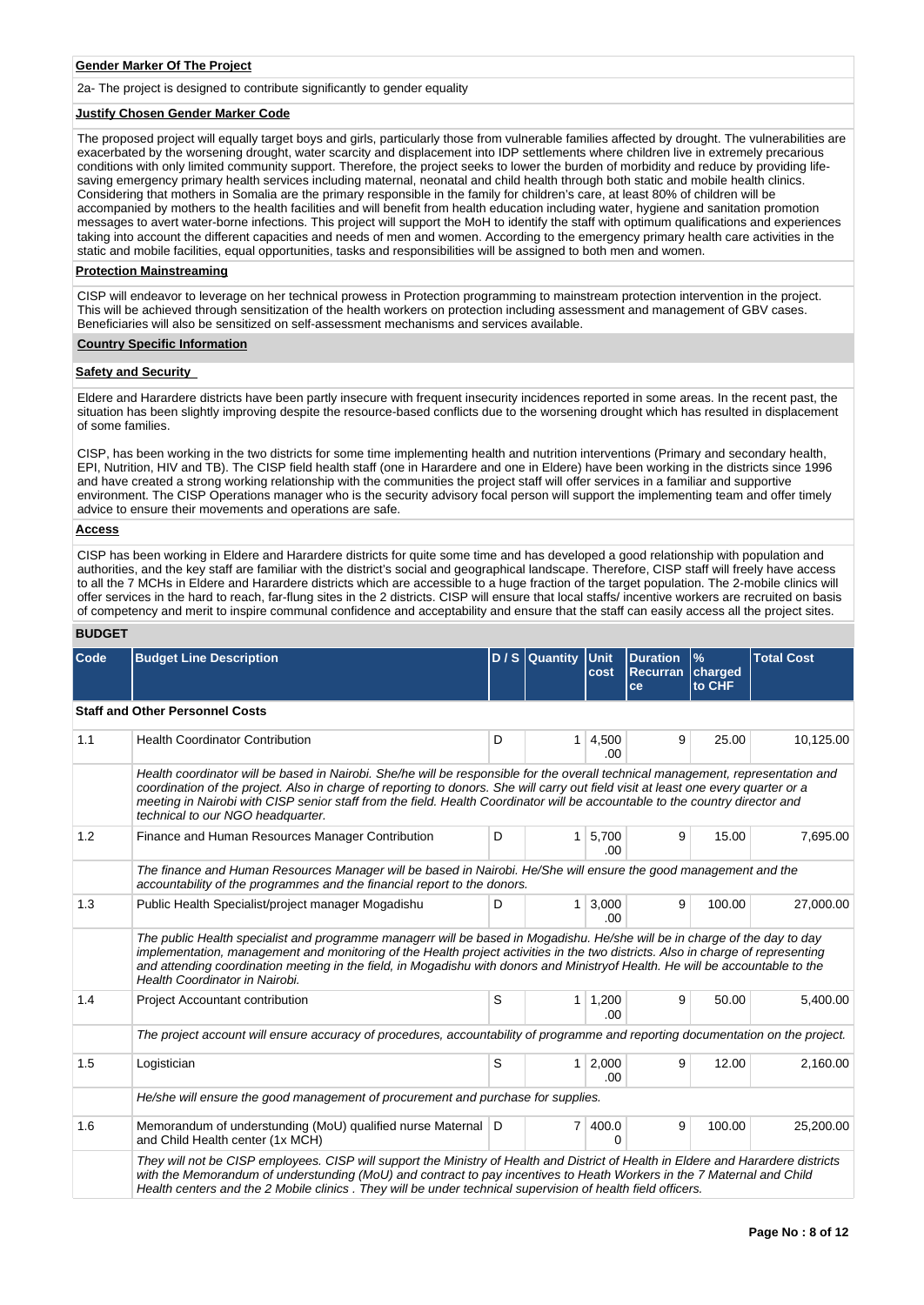| 1.7  | Memorandum of understunding (MoU) Midwife (1 x Maternal<br>and Child Health centers)                                                                                                                                                                                                                                                                                                                                                                                                                                                                                                                                                                                                                                                                                                                                                                                                                                                                                                                                                                                                                                                                                                                                                                                                                                                                                                                           | D |           | 7 400.0<br><sup>0</sup> | 9 | 100.00 | 25,200.00  |
|------|----------------------------------------------------------------------------------------------------------------------------------------------------------------------------------------------------------------------------------------------------------------------------------------------------------------------------------------------------------------------------------------------------------------------------------------------------------------------------------------------------------------------------------------------------------------------------------------------------------------------------------------------------------------------------------------------------------------------------------------------------------------------------------------------------------------------------------------------------------------------------------------------------------------------------------------------------------------------------------------------------------------------------------------------------------------------------------------------------------------------------------------------------------------------------------------------------------------------------------------------------------------------------------------------------------------------------------------------------------------------------------------------------------------|---|-----------|-------------------------|---|--------|------------|
|      | They will not be CISP employees. CISP will support the Ministry of Health and District of Health in Eldere and Harardere districts<br>with the Memorandum of understunding (MoU) and contract to pay incentives to Heath Workers in the 7 Maternal and Child<br>Health centers and the 2 Mobile clinics . They will be under technical supervision of health field officers.                                                                                                                                                                                                                                                                                                                                                                                                                                                                                                                                                                                                                                                                                                                                                                                                                                                                                                                                                                                                                                   |   |           |                         |   |        |            |
| 1.8  | Memorandum of understunding (MoU) Auxillary Nurse OPD,<br>under 5 and prevention cholera (1x Maternal and Child Health<br>centers)                                                                                                                                                                                                                                                                                                                                                                                                                                                                                                                                                                                                                                                                                                                                                                                                                                                                                                                                                                                                                                                                                                                                                                                                                                                                             | D |           | $7 \mid 200.0$<br>0     | 9 | 100.00 | 12,600.00  |
|      | They will not be CISP employees. CISP will support the Ministry of Health and District of Health in Eldere and Harardere districts<br>with the Memorandum of Understunding and contract to pay incentives to Heath Workers in the 7 Maternal and Child Health<br>centers and the 2 Mobile clinics . They will be under technical supervision of health field officers.                                                                                                                                                                                                                                                                                                                                                                                                                                                                                                                                                                                                                                                                                                                                                                                                                                                                                                                                                                                                                                         |   |           |                         |   |        |            |
| 1.9  | Memorandum of understunding (MoU) EPI nurse (1 x Maternal D<br>and Child Health centers)                                                                                                                                                                                                                                                                                                                                                                                                                                                                                                                                                                                                                                                                                                                                                                                                                                                                                                                                                                                                                                                                                                                                                                                                                                                                                                                       |   |           | 7 400.0<br>0            | 9 | 100.00 | 25,200.00  |
|      | They will not be CISP employees. CISP will support the Ministry of Health and District of Health in Eldere and Harardere districts<br>with the Memorandum of Understunding and contract to pay incentives to Heath Workers in the 7 Maternal and Child Health<br>centers and the 2 Mobile clinics. They will be under technical supervision of health field officers.                                                                                                                                                                                                                                                                                                                                                                                                                                                                                                                                                                                                                                                                                                                                                                                                                                                                                                                                                                                                                                          |   |           |                         |   |        |            |
| 1.10 | Memorandum of understunding (MoU) Cleaners (1 xMaternal<br>and Child Health centers)                                                                                                                                                                                                                                                                                                                                                                                                                                                                                                                                                                                                                                                                                                                                                                                                                                                                                                                                                                                                                                                                                                                                                                                                                                                                                                                           | D |           | 7100.0<br>0             | 9 | 100.00 | 6,300.00   |
|      | They will not be CISP employees. CISP will support the Ministry of Health and District of Health in Eldere and Harardere districts<br>with the Memorandum of understunding (MoU) and contract to pay incentives to Heath Workers in the 7 Maternal and Child<br>Health centers and the 2 Mobile clinics . They will be under technical supervision of health field officers.                                                                                                                                                                                                                                                                                                                                                                                                                                                                                                                                                                                                                                                                                                                                                                                                                                                                                                                                                                                                                                   |   |           |                         |   |        |            |
| 1.11 | Memorandum of understunding (MoU) Guards (1 x Maternal<br>and Child Health center)                                                                                                                                                                                                                                                                                                                                                                                                                                                                                                                                                                                                                                                                                                                                                                                                                                                                                                                                                                                                                                                                                                                                                                                                                                                                                                                             | D |           | 7 100.0<br>0            | 9 | 100.00 | 6,300.00   |
|      | They will not be CISP employees. CISP will support the Ministry of Health and District of Health in Eldere and Harardere districts<br>with the Memorandum of understunding (MoU) and contract to pay incentives to Heath Workers in the 7Maternal and Child<br>Health centers and the 2 Mobile clinics . They will be under technical supervision of health field officers.                                                                                                                                                                                                                                                                                                                                                                                                                                                                                                                                                                                                                                                                                                                                                                                                                                                                                                                                                                                                                                    |   |           |                         |   |        |            |
| 1.12 | Memorandum of understunding (MoU) Health Managment<br>Information System (HMIS) officer                                                                                                                                                                                                                                                                                                                                                                                                                                                                                                                                                                                                                                                                                                                                                                                                                                                                                                                                                                                                                                                                                                                                                                                                                                                                                                                        | D |           | 2 400.0<br>0            | 9 | 100.00 | 7,200.00   |
|      | They will not be CISP employees. CISP will support theMinistry of Health and District of Health in Eldere and Harardere districts<br>with the Memorandum of understunding (MoU) and contract to pay incentives to Heath Workers in the 7 Maternal and Child<br>Health centers and the 2 Mobile clinics . They will be under technical supervision of health field officers.                                                                                                                                                                                                                                                                                                                                                                                                                                                                                                                                                                                                                                                                                                                                                                                                                                                                                                                                                                                                                                    |   |           |                         |   |        |            |
| 1.13 | Memorandum of understunding (MoU) Community Health<br>workers (2xMaternal and Child Health centers)                                                                                                                                                                                                                                                                                                                                                                                                                                                                                                                                                                                                                                                                                                                                                                                                                                                                                                                                                                                                                                                                                                                                                                                                                                                                                                            | D |           | 14 150.0<br>0           | 9 | 100.00 | 18,900.00  |
|      | They will not be CISP employees. CISP will support the Ministry of Health and District of Health in Eldere and Harardere districts<br>with theMemorandum of understunding (MoU) and contract to pay incentives to Heath Workers in the 7 Maternal and Child<br>Health centers and the 2 Mobile clinics . They will be under technical supervision of health field officers.                                                                                                                                                                                                                                                                                                                                                                                                                                                                                                                                                                                                                                                                                                                                                                                                                                                                                                                                                                                                                                    |   |           |                         |   |        |            |
| 1.14 | Memorandum of understunding (MoU) Auxillary Nurse cholera<br>and hygiene and screening U5 and women in mobile clinic<br>(2xMobile clinic)                                                                                                                                                                                                                                                                                                                                                                                                                                                                                                                                                                                                                                                                                                                                                                                                                                                                                                                                                                                                                                                                                                                                                                                                                                                                      | D |           | 4 200.0<br>0            | 9 | 100.00 | 7,200.00   |
|      | They will not be CISP employees. CISP will support the Ministry of Health and District of Health in Eldere and Harardere districts<br>with the Memorandum of understunding (MoU) and contract to pay incentives to Heath Workers in the 7 Maternal and Child<br>Health centers and the 2 Mobile clinics . They will be under technical supervision of health field officers.                                                                                                                                                                                                                                                                                                                                                                                                                                                                                                                                                                                                                                                                                                                                                                                                                                                                                                                                                                                                                                   |   |           |                         |   |        |            |
| 1.15 | Memorandum of understunding (MoU) Community Health $\Box$ D   4   150.0<br>workers (2x mobile clinic)                                                                                                                                                                                                                                                                                                                                                                                                                                                                                                                                                                                                                                                                                                                                                                                                                                                                                                                                                                                                                                                                                                                                                                                                                                                                                                          |   |           | 0                       |   | 100.00 | 5,400.00   |
|      | They will not be CISP employees. CISP will support the Ministry of Health and District of Health in Eldere and Harardere districts<br>with the Memorandum of understunding (MoU) and contract to pay incentives to Heath Workers in the 7 Maternal and Child<br>Health centers and the 2 Mobile clinics . They will be under technical supervision of health field officers.                                                                                                                                                                                                                                                                                                                                                                                                                                                                                                                                                                                                                                                                                                                                                                                                                                                                                                                                                                                                                                   |   |           |                         |   |        |            |
| 1.16 | Senior Operation manager                                                                                                                                                                                                                                                                                                                                                                                                                                                                                                                                                                                                                                                                                                                                                                                                                                                                                                                                                                                                                                                                                                                                                                                                                                                                                                                                                                                       | S | $1 \vert$ | 3,000<br>.00            | 9 | 60.00  | 16,200.00  |
|      | The senior opeartion manager will be based in Mogadishu to guarantee the security and the quality of the operations in the field.<br>He will be in charge of the Mogadishu office and he will monitor the operations of this project. He will ensure that operational<br>planning and programs are designed and implemented in line with internationally recognized quality and accountability standards<br>such as Core Humanitarian Standard,<br>Principles of Partnership, Anti Fraud & Corruption etc.He will establish and/or maintain safety and security management protocols<br>and procedures according to CISP. The Operations Manager acts as a strategic advisor on all operational aspects of the<br>programme/project. S/he is responsible an effective and efficient implementation of financial, human resources, procurement,<br>logistics, asset management and ICT for CISP. The Operations Manager will serve as the field-level representative for all CISP<br>programs, ensuring coordination and information-sharing mechanisms are in place with relevant government, community, cluster<br>and INGO stakeholders and that the program takes leadership roles whenever possible in these forums. He/she will ahve a key<br>role. CISP is working in diffucult localitites and the operation manager will have a key role to keep the link with CISP colleagues<br>in the remote areas. |   |           |                         |   |        |            |
| 1.17 | Store keeper in the field                                                                                                                                                                                                                                                                                                                                                                                                                                                                                                                                                                                                                                                                                                                                                                                                                                                                                                                                                                                                                                                                                                                                                                                                                                                                                                                                                                                      | S | 1         | 400.0<br>0              | 9 | 100.00 | 3,600.00   |
|      | Store Keeper will be responsible of supplies and distribution in the Maternal and Child Health centers, good management of the<br>store and reporting documentation                                                                                                                                                                                                                                                                                                                                                                                                                                                                                                                                                                                                                                                                                                                                                                                                                                                                                                                                                                                                                                                                                                                                                                                                                                            |   |           |                         |   |        |            |
| 1.18 | Health field officer (Eldere/Harardere)                                                                                                                                                                                                                                                                                                                                                                                                                                                                                                                                                                                                                                                                                                                                                                                                                                                                                                                                                                                                                                                                                                                                                                                                                                                                                                                                                                        | D |           | $2 \mid 1,000$<br>.00   | 9 | 100.00 | 18,000.00  |
|      | They will be based in Eldere and Harardere and they will assist the Maternal and Child Health centers's staff in the day to day<br>implementation, management and monitoring of the project activities in their district. They will also be in charge of on-job training<br>and supervising the community component of the health project and they will be the link for CISP with the local authorities                                                                                                                                                                                                                                                                                                                                                                                                                                                                                                                                                                                                                                                                                                                                                                                                                                                                                                                                                                                                        |   |           |                         |   |        |            |
|      | <b>Section Total</b>                                                                                                                                                                                                                                                                                                                                                                                                                                                                                                                                                                                                                                                                                                                                                                                                                                                                                                                                                                                                                                                                                                                                                                                                                                                                                                                                                                                           |   |           |                         |   |        | 229,680.00 |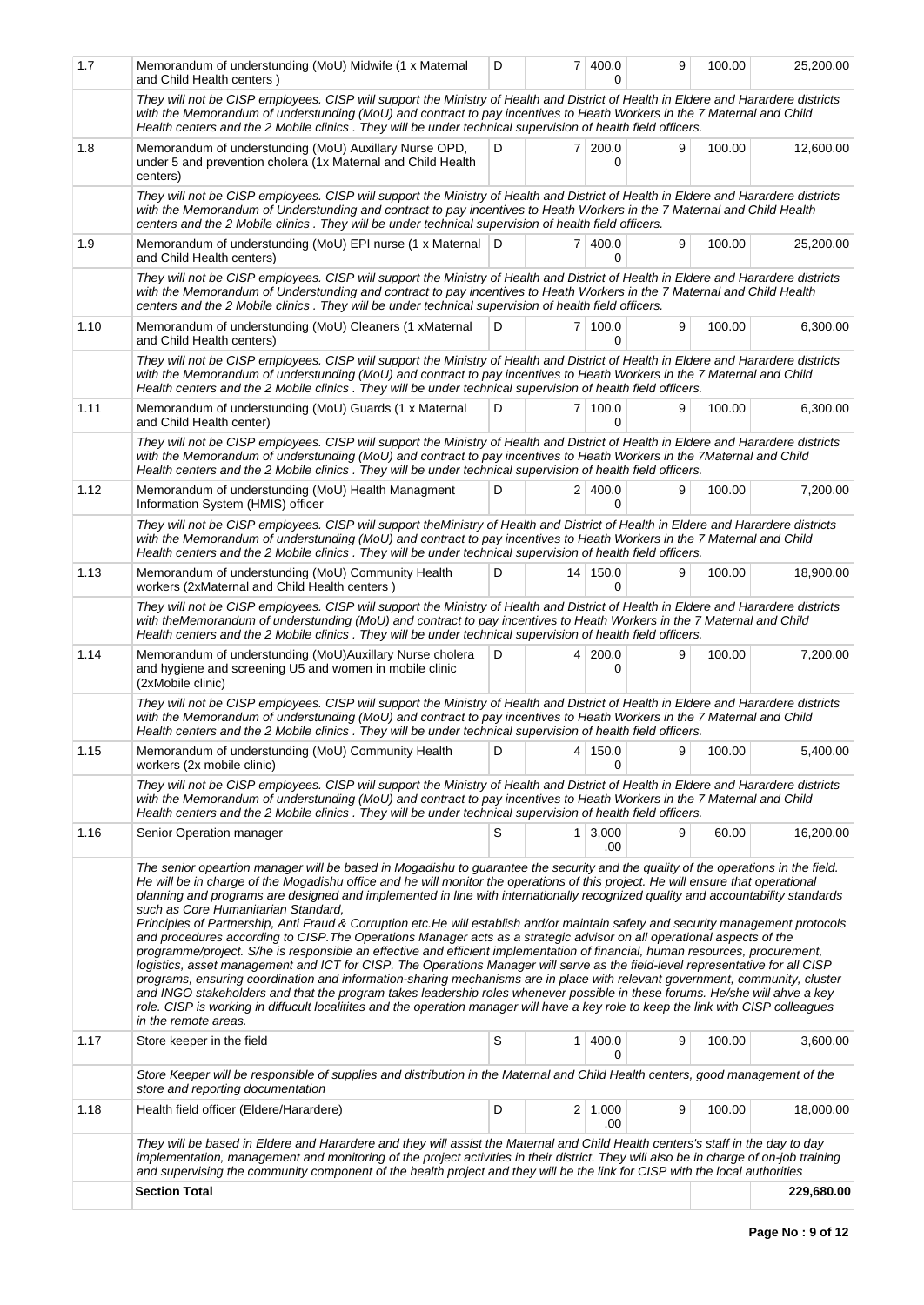|        | Supplies, Commodities, Materials                                                                                                                                                                                                                                                                                                                                                                                                                                                                                                                                                                                                                                                                                              |   |                        |   |        |           |
|--------|-------------------------------------------------------------------------------------------------------------------------------------------------------------------------------------------------------------------------------------------------------------------------------------------------------------------------------------------------------------------------------------------------------------------------------------------------------------------------------------------------------------------------------------------------------------------------------------------------------------------------------------------------------------------------------------------------------------------------------|---|------------------------|---|--------|-----------|
| 2.1    | Drugs and medical consumables for 7 Maternal and Child<br>Health centers and 2 mobile clinics                                                                                                                                                                                                                                                                                                                                                                                                                                                                                                                                                                                                                                 | D | $1 \ 20,00$<br>9.50    | 1 | 100.00 | 20,009.50 |
|        | Drugs and medical consumable are necessary to manage health service care. the number of beneficiares will benefit of the drugs<br>and the medical consumable will be 45,689.                                                                                                                                                                                                                                                                                                                                                                                                                                                                                                                                                  |   |                        |   |        |           |
| 2.2    | Transport of drugs and medical equipment within Somalia<br>From Mogadishu to Eldere and Harardere                                                                                                                                                                                                                                                                                                                                                                                                                                                                                                                                                                                                                             | D | $1 \mid 1,800$<br>.00  | 1 | 100.00 | 1,800.00  |
|        | The transport is considering the transport Drugs and consumable from Mogadishu warehouse to Eldere and Harardere. The<br>trucks used have a capacity of 12 tons because they are able to go across the sand dunes. The road is very raft and difficult.                                                                                                                                                                                                                                                                                                                                                                                                                                                                       |   |                        |   |        |           |
| 2.3    | Transport drugs and medical consumable from the store in<br>Eldere and Harardere to the Maternal and Child Health centers<br>, 1 vehicle*1day*9 months                                                                                                                                                                                                                                                                                                                                                                                                                                                                                                                                                                        | D | 2 150.0<br>0           | 9 | 100.00 | 2,700.00  |
|        | The monthly transport of drugs from Eldere and Harardere stores to the 7Maternal and Child Health centers. For the transport<br>within the districts (from Harardere and Eldere to the Maternal and Child Health centers) the vehicles used have a capacity of 2<br>tons.                                                                                                                                                                                                                                                                                                                                                                                                                                                     |   |                        |   |        |           |
| 2.4    | Quarterly review meeting Ministry of Health (MoH) and District<br>of Health (DoH) and supervision of from Maternal and Child<br>Health centersMoH/DoH                                                                                                                                                                                                                                                                                                                                                                                                                                                                                                                                                                         | D | $1 \mid 1,320$<br>.00  | 1 | 100.00 | 1,320.00  |
|        | Quarterly review meeting MoH and DOH will be managed by Cisp staff. During the meeting and supervision Health authorities will<br>be involved directly in the monitoring of project. One person of the MoH will be in charge of the monitoring and supervision of the<br>health programme. Cisp will manage three Quarterly review meeting to keep informed and to share the information regarding the<br>project with the DoH in Eldere and Harardere.<br>Each quarter 4 MoH/DoH people will attend the meeting managed by the CISP health field officer, it will happen in Eldere and<br>Harardere three times during the project. So, they are 5 people per District/1 review meeting(one day)/three times (each quarter). |   |                        |   |        |           |
| 2.5    | Running costs of 7 Maternal and Child Health centers in Eldere D<br>and Harardere to be functional                                                                                                                                                                                                                                                                                                                                                                                                                                                                                                                                                                                                                            |   | 7 200.0<br>0           | 9 | 100.00 | 12,600.00 |
|        | The running cost for 7Maternal and Child Health centers (water, electricity, stationery, cleaning material). Running cost for pannel<br>solar at MCH: 100 USD/9months/7Maternal and Child Health centers - Water for Maternal and Child Health centers:<br>50USD/9months/7Maternal and Child Health centers - Maternal and Child Health centers utilities (cleaning materials,<br>stationery):50USD/9months/7Maternal and Child Health centers                                                                                                                                                                                                                                                                                |   |                        |   |        |           |
| 2.6    | Training on Integrate Management of Childhood Illness (IMCI)<br>and prevention and treatment of Cholera                                                                                                                                                                                                                                                                                                                                                                                                                                                                                                                                                                                                                       | D | $1 \mid 2,400$<br>.00  | 1 | 100.00 | 2,400.00  |
|        | The health staffs from the 7 Maternal and Child Health centers will be trained on the Integrate Management of Childhood Illness<br>(IMCI) and on the prevention and treatment of cholera. The health staffs from the 7 Maternal and Child Health centers will be<br>trained on the IMCI and on the prevention and treatment of cholera. 14 MoH/DoH health staffs will be trained for 3 days.                                                                                                                                                                                                                                                                                                                                  |   |                        |   |        |           |
| 2.7    | Warehouse rent in Mogadishu contribution                                                                                                                                                                                                                                                                                                                                                                                                                                                                                                                                                                                                                                                                                      | S | 1 750.0<br>0           | 9 | 70.00  | 4,725.00  |
|        | A contribution for the rent of the warehouse in Mogadishu needed to run the programme. The warehouse is used as store for<br>drugs, medical equipment and supplies received by Unicef. From Mogadishu the supplies will be sent to Eldere and Harardere.                                                                                                                                                                                                                                                                                                                                                                                                                                                                      |   |                        |   |        |           |
|        | <b>Section Total</b>                                                                                                                                                                                                                                                                                                                                                                                                                                                                                                                                                                                                                                                                                                          |   |                        |   |        | 45.554.50 |
| Travel |                                                                                                                                                                                                                                                                                                                                                                                                                                                                                                                                                                                                                                                                                                                               |   |                        |   |        |           |
| 5.1    | International air travel and related expenses                                                                                                                                                                                                                                                                                                                                                                                                                                                                                                                                                                                                                                                                                 | D | $1 \mid 2,580$<br>.00  | 1 | 100.00 | 2,580.00  |
|        | Health coordinator will travel in Mogadishu from Nairobi to give a technical support to the project. If it will not possible for security<br>reasons, the field staffs will travel to Nairobi to work with the health coordinator. She/He will travel to Mogadishu for the quarterly<br>review meeting with CISP staffs, for meetings with MoH and donors.                                                                                                                                                                                                                                                                                                                                                                    |   |                        |   |        |           |
| 5.2    | Monitoring and Evaluation                                                                                                                                                                                                                                                                                                                                                                                                                                                                                                                                                                                                                                                                                                     | D | 1 9,212<br>.00         | 1 | 100.00 | 9,212.00  |
|        | A technical advisor will be in charge of the accountability of the project, he/she will travel to Mogadishu to do the on-job training<br>and he/she will prepare a monitoring plan and will be responsible of the data and the report to donors. These are the costs<br>related to the tecnhical advisor who will implement the monitoring and evaluation activities for the project.                                                                                                                                                                                                                                                                                                                                         |   |                        |   |        |           |
| 5.3    | Vehicle rent (include fuel) for 2 mobile clinics (1 in Eldere and<br>1 in Harardere)                                                                                                                                                                                                                                                                                                                                                                                                                                                                                                                                                                                                                                          | D | $2 \mid 1,800$<br>.00  | 9 | 100.00 | 32,400.00 |
|        | he vehicle rental (include fuel) will be necessary to run the activities for 2 mobile clinics. They will be used by the MCH's staff for<br>the screening and the prevention of Cholera in the two Districts.                                                                                                                                                                                                                                                                                                                                                                                                                                                                                                                  |   |                        |   |        |           |
| 5.4    | Car rent Mogadishu contribution                                                                                                                                                                                                                                                                                                                                                                                                                                                                                                                                                                                                                                                                                               | D | $1 \mid 1,800$<br>.00  | 9 | 41.00  | 6,642.00  |
|        | A contribution for the rent of the car in Mogadishu needed to run the programme. CISP staffs in Mogadishu working for this<br>project need to move within Mogadishu to attend Health cluster meetings, meetings with Unicef, to follow the purchase of the<br>supplies, to dispach the supplies. And the cars are utilised also for the movement for CISP staffs in mission in Mogadishu.                                                                                                                                                                                                                                                                                                                                     |   |                        |   |        |           |
|        | <b>Section Total</b>                                                                                                                                                                                                                                                                                                                                                                                                                                                                                                                                                                                                                                                                                                          |   |                        |   |        | 50,834.00 |
|        | <b>General Operating and Other Direct Costs</b>                                                                                                                                                                                                                                                                                                                                                                                                                                                                                                                                                                                                                                                                               |   |                        |   |        |           |
| 7.1    | Stationery and office supplies                                                                                                                                                                                                                                                                                                                                                                                                                                                                                                                                                                                                                                                                                                | S | $1 \mid 11,88$<br>4.30 | 1 | 30.00  | 3,565.29  |
|        | Bills of stationery and office supplies in Mogadishu, Eldere, Harardere needed to run the programme                                                                                                                                                                                                                                                                                                                                                                                                                                                                                                                                                                                                                           |   |                        |   |        |           |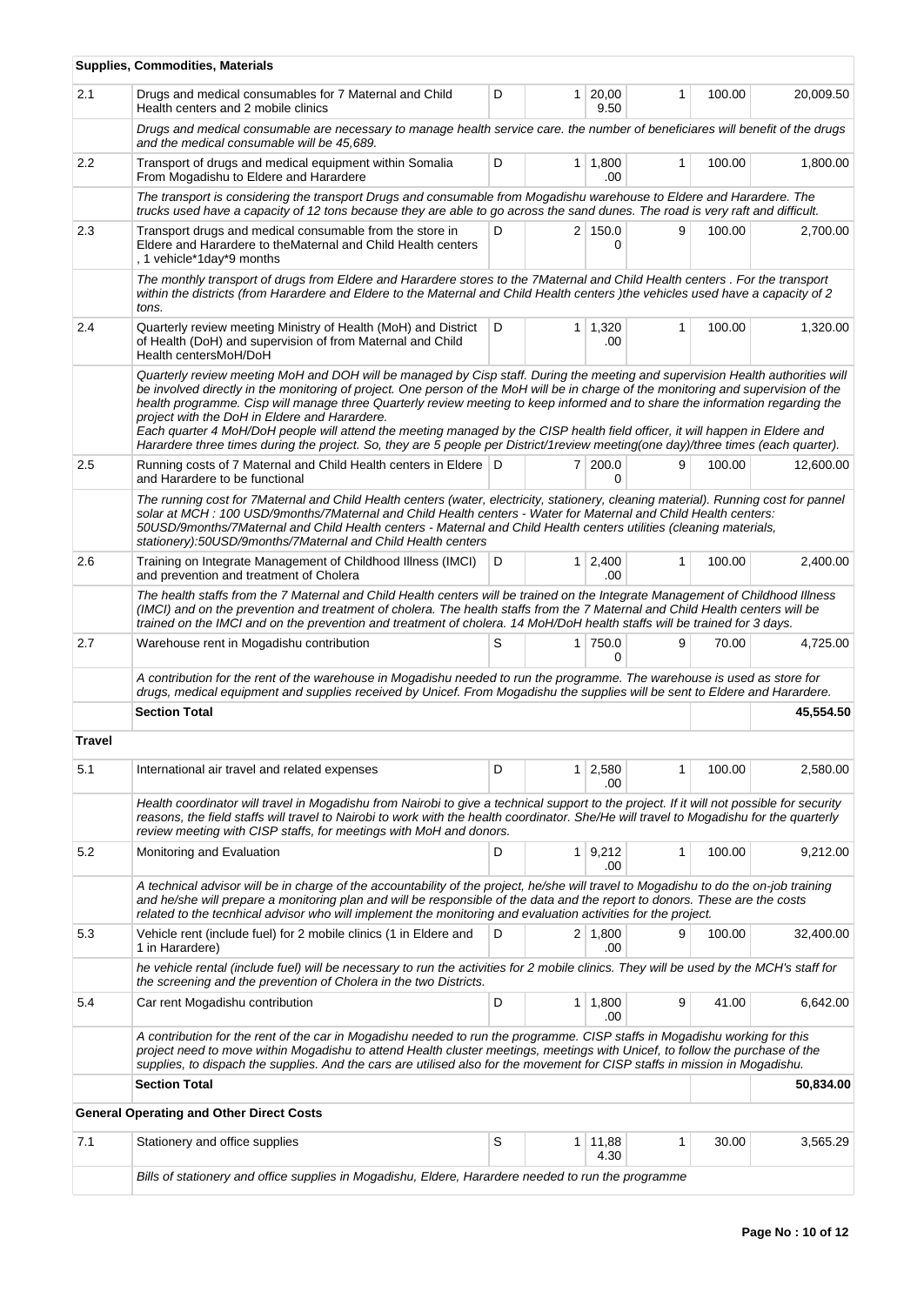| 7.2               | Communication and internet                                                                                                                                                                                                                                                                                                                                                                                                                                                                                                                                                                                                                                                                                                                                            | S | 3              | 400.0         | 9 | 40.00  | 4,320.00   |  |
|-------------------|-----------------------------------------------------------------------------------------------------------------------------------------------------------------------------------------------------------------------------------------------------------------------------------------------------------------------------------------------------------------------------------------------------------------------------------------------------------------------------------------------------------------------------------------------------------------------------------------------------------------------------------------------------------------------------------------------------------------------------------------------------------------------|---|----------------|---------------|---|--------|------------|--|
|                   | Bills of phone and internet to allow communication between the field and programme manager. The costs are for Eldere,<br>Harardere, Mogadishu. The three location need to be connected with internet for skype calls, to send and receive documents, to<br>communicate with Nairobi.                                                                                                                                                                                                                                                                                                                                                                                                                                                                                  |   |                |               |   |        |            |  |
| 7.3               | Office utilities                                                                                                                                                                                                                                                                                                                                                                                                                                                                                                                                                                                                                                                                                                                                                      | S | 3 <sup>1</sup> | 150.0<br>0    | 9 | 40.00  | 1,620.00   |  |
|                   | Bill of water and electricity for Eldere, Harardere and Mogadishu office                                                                                                                                                                                                                                                                                                                                                                                                                                                                                                                                                                                                                                                                                              |   |                |               |   |        |            |  |
| 7.4               | Office rent in Mogadishu contribution                                                                                                                                                                                                                                                                                                                                                                                                                                                                                                                                                                                                                                                                                                                                 | S | 1 <sup>1</sup> | 5,500<br>.00. | 9 | 13.20  | 6,534.00   |  |
|                   | A contribution for the rent of the office in Mogadishu. CISP has an office in Mogadishu used by CISP expatriate and national<br>staffs. It is a shared office for all projects that CISP is implementing in Somalia. When CISP staffs from the field and from Nairobi<br>is going in Mogadishu, they use this office. The operation manager, the logistician, the financial officers, the public health<br>specialist and other staffs are working daily in this office. In Eldere and in Harardere, we have 2 offices within the Hospital. CISP<br>is not paying the rent for these two offices because in the past CISP built the hospitals and the District of Health in Eldere and<br>Harardere host our local staffs (financial officers, health field officer). |   |                |               |   |        |            |  |
| 7.5               | Bank transfer cost                                                                                                                                                                                                                                                                                                                                                                                                                                                                                                                                                                                                                                                                                                                                                    | S | 1 <sup>1</sup> | 3,000<br>.00  | 1 | 100.00 | 3,000.00   |  |
|                   | Bank transfer cost to send money in the field for activities. The percentage used is 1% on the budget.                                                                                                                                                                                                                                                                                                                                                                                                                                                                                                                                                                                                                                                                |   |                |               |   |        |            |  |
|                   | <b>Section Total</b>                                                                                                                                                                                                                                                                                                                                                                                                                                                                                                                                                                                                                                                                                                                                                  |   |                |               |   |        | 19,039.29  |  |
| <b>SubTotal</b>   |                                                                                                                                                                                                                                                                                                                                                                                                                                                                                                                                                                                                                                                                                                                                                                       |   | 103.00         |               |   |        | 345,107.79 |  |
| Direct            |                                                                                                                                                                                                                                                                                                                                                                                                                                                                                                                                                                                                                                                                                                                                                                       |   |                |               |   |        | 293,983.50 |  |
| Support           |                                                                                                                                                                                                                                                                                                                                                                                                                                                                                                                                                                                                                                                                                                                                                                       |   |                |               |   |        | 51,124.29  |  |
| <b>PSC Cost</b>   |                                                                                                                                                                                                                                                                                                                                                                                                                                                                                                                                                                                                                                                                                                                                                                       |   |                |               |   |        |            |  |
|                   | <b>PSC Cost Percent</b>                                                                                                                                                                                                                                                                                                                                                                                                                                                                                                                                                                                                                                                                                                                                               |   |                |               |   |        | 7.00       |  |
| <b>PSC Amount</b> |                                                                                                                                                                                                                                                                                                                                                                                                                                                                                                                                                                                                                                                                                                                                                                       |   |                |               |   |        | 24, 157.55 |  |
| <b>Total Cost</b> |                                                                                                                                                                                                                                                                                                                                                                                                                                                                                                                                                                                                                                                                                                                                                                       |   |                |               |   |        | 369,265.34 |  |

**Project Locations**

| <b>Location</b>                          | <b>Estimated</b><br>percentage<br>of budget<br>for each<br><b>location</b> | <b>Estimated number of beneficiaries</b><br>for each location |                              |                   |     |                         | <b>Activity Name</b> |
|------------------------------------------|----------------------------------------------------------------------------|---------------------------------------------------------------|------------------------------|-------------------|-----|-------------------------|----------------------|
|                                          |                                                                            | Men                                                           | Women   Boys   Girls   Total |                   |     |                         |                      |
| Galgaduud -> Ceel Dheer -> Elder         | 22                                                                         | 11                                                            |                              | 5,816 2,111 2,111 |     | 10,04<br>9              |                      |
| Galgaduud -> Ceel Dheer -> Hul<br>Caduur | 12                                                                         | $\overline{4}$                                                |                              |                   |     | 3,285 1,192 1,192 5,673 |                      |
| Galgaduud -> Ceel Dheer -><br>Oswein     | 11                                                                         | 4                                                             |                              |                   |     | 2,956 1,072 1,073 5,105 |                      |
| Galgaduud -> Ceel Dheer -><br>Wahweyn    | 10                                                                         | $\overline{4}$                                                | 2,694                        | 977               | 978 | 4,653                   |                      |
| Mudug -> Xarardheere -><br>Dabagalo      | 11                                                                         | 4                                                             |                              | 2,998 1,121 1,121 |     | 5,244                   |                      |
| Mudug -> Xarardheere -> Dhalwo           | 12                                                                         | $\overline{4}$                                                |                              | 3,089 1,088 1,087 |     | 5,268                   |                      |
| Mudug -> Xarardheere -><br>Xarardheere   | 22                                                                         | 11                                                            |                              |                   |     | 5,655 2,053 2,052 9,771 |                      |

**Documents**

| <b>Category Name</b>                | <b>Document Description</b>                                             |
|-------------------------------------|-------------------------------------------------------------------------|
| <b>Project Supporting Documents</b> | CISP B.O.Q. budget Eldere and Harardere.xlsx                            |
| <b>Budget Documents</b>             | comments on stationeries CISP B.O.Q. budget Eldere and<br>Harardere.xls |
| <b>Budget Documents</b>             | CISP B.O.Q. budget Eldere and Harardere -16.3.17.xlsx                   |
| <b>Budget Documents</b>             | final revised CISP B.O.Q. budget Eldere and Harardere -16.3.17.xls      |
| <b>Grant Agreement</b>              | HC signed GA for CISP 5048.pdf                                          |